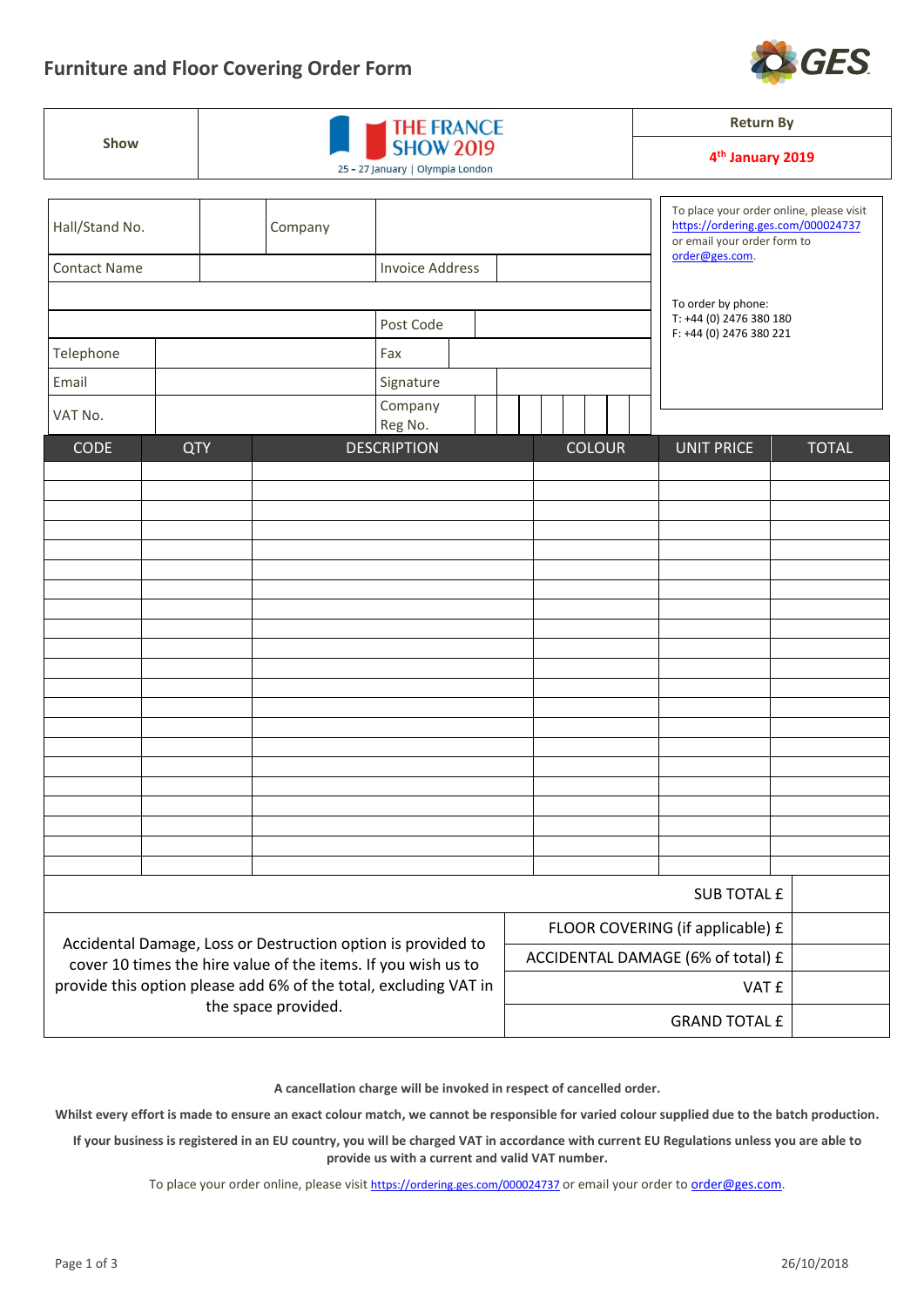## **Furniture and Floor Covering Order Form**



|                                       |            |                                                      | <b>THE FRANCE</b>  | <b>Return By</b> |  |  |               |  |                                                                                                                                 |              |  |  |  |
|---------------------------------------|------------|------------------------------------------------------|--------------------|------------------|--|--|---------------|--|---------------------------------------------------------------------------------------------------------------------------------|--------------|--|--|--|
| <b>Show</b>                           |            | <b>SHOW 2019</b><br>25 - 27 January   Olympia London |                    |                  |  |  |               |  | 4 <sup>th</sup> January 2019                                                                                                    |              |  |  |  |
| Hall/Stand No.<br><b>Contact Name</b> |            | Company<br><b>Invoice Address</b>                    |                    |                  |  |  |               |  | To place your order online, please visit<br>https://ordering.ges.com/000024737<br>or email your order form to<br>order@ges.com. |              |  |  |  |
|                                       |            |                                                      |                    | Post Code        |  |  |               |  | To order by phone:                                                                                                              |              |  |  |  |
| Telephone                             |            |                                                      | Fax                |                  |  |  |               |  | T: +44 (0) 2476 380 180<br>F: +44 (0) 2476 380 221                                                                              |              |  |  |  |
| Email                                 |            |                                                      | Signature          |                  |  |  |               |  |                                                                                                                                 |              |  |  |  |
| VAT No.                               |            |                                                      | Company Reg<br>No. |                  |  |  |               |  |                                                                                                                                 |              |  |  |  |
| <b>CODE</b>                           | <b>QTY</b> |                                                      | <b>DESCRIPTION</b> |                  |  |  | <b>COLOUR</b> |  | <b>UNIT PRICE</b>                                                                                                               | <b>TOTAL</b> |  |  |  |
|                                       |            |                                                      |                    |                  |  |  |               |  |                                                                                                                                 |              |  |  |  |
|                                       |            |                                                      |                    |                  |  |  |               |  |                                                                                                                                 |              |  |  |  |
|                                       |            |                                                      |                    |                  |  |  |               |  |                                                                                                                                 |              |  |  |  |
|                                       |            |                                                      |                    |                  |  |  |               |  | <b>TOTAL</b>                                                                                                                    |              |  |  |  |

PREFERED LAYING DATE………../………../…………. Please round up and state you measurement in metres.

Carpet is supplied on an outright sale and price includes the cost of laying only, however it must be removed (including the fixing tape) at the end of the exhibition by the client or agent. GES can offer a removal service for a small fee.

## Please lay carpet:

| To Raised Platform<br>To Floor Flats | Direct to Hall Floor<br>To Plan Enclosed |  |  |  |  |  | Removal Service 74p per m <sup>2</sup> |  |  |  |  |  |  |  |  |  |  |
|--------------------------------------|------------------------------------------|--|--|--|--|--|----------------------------------------|--|--|--|--|--|--|--|--|--|--|
|                                      |                                          |  |  |  |  |  |                                        |  |  |  |  |  |  |  |  |  |  |
|                                      |                                          |  |  |  |  |  |                                        |  |  |  |  |  |  |  |  |  |  |
|                                      |                                          |  |  |  |  |  |                                        |  |  |  |  |  |  |  |  |  |  |
|                                      |                                          |  |  |  |  |  |                                        |  |  |  |  |  |  |  |  |  |  |
|                                      |                                          |  |  |  |  |  |                                        |  |  |  |  |  |  |  |  |  |  |
|                                      |                                          |  |  |  |  |  |                                        |  |  |  |  |  |  |  |  |  |  |
|                                      |                                          |  |  |  |  |  |                                        |  |  |  |  |  |  |  |  |  |  |
|                                      |                                          |  |  |  |  |  |                                        |  |  |  |  |  |  |  |  |  |  |
|                                      |                                          |  |  |  |  |  |                                        |  |  |  |  |  |  |  |  |  |  |
|                                      |                                          |  |  |  |  |  |                                        |  |  |  |  |  |  |  |  |  |  |

N.B these instructions are for carpet laying only. Separate instructions should be given to your stand contractor if floor flats or a raised platform are required. If floor covering is to be laid in a non-rectangular shape, please supply an accurate drawing in the grid provided with full sizes listed or a full-scale plan. This will allow you to make savings by keeping waste to a minimum.

**A cancellation charge will be invoked in respect of cancelled order.** 

**Whilst every effort is made to ensure an exact colour match we cannot be responsible for varied colour supplied due to the batch production.** 

**If your business is registered in an EU country, you will be charged VAT in accordance with curren[t EU Regulations](http://europa.eu/business/vat-customs/index_en.htm) unless you are able to provide us with a current and valid VAT number.**

To place your order online, please visit <https://ordering.ges.com/000024737> or email your order t[o order@ges.com.](mailto:order@ges.com)